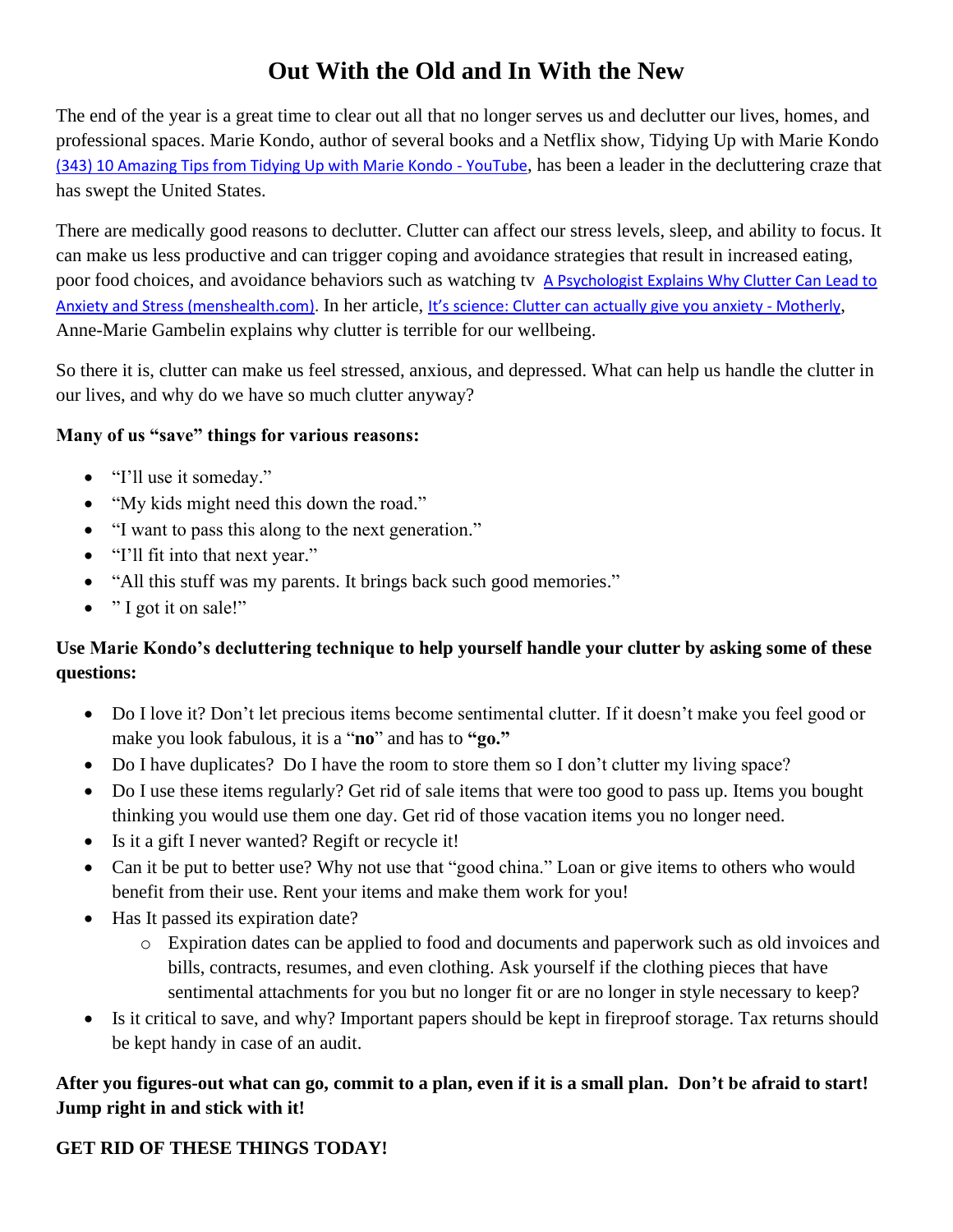- Expired or unused medications
- Makeup older than one year
- Mystery wires and chargers
- Extra buttons
- Old worn sheets and towels
- Outgrown toys, books, and sports equipment
- Instruction manuals, newspapers, and magazines you will never read

#### **Spend 15 minutes a day gathering things to throw out or give away.**

#### **Plan a 30-day challenge and pick something easy to start with, then build on it.**

- Empty one junk drawer or a refrigerator bin
- Purge your clothes closet
- Go through your old movie collection
- Clean out your TV stand, or bathroom cabinet
- Clean out your wallet, purse, or bookbag
- Organize and clean out your garage
- Organize and clean out your office

#### **Be mindful of your thoughts, triggers, and actions:**

- Be thoughtful of holding onto sentimental items. Save just enough of something to remind you of that special someone.
- Borrow from the library or purchase an e-reader instead of buying books, newspapers, and magazines.
- Buy fewer clothes but when you do buy them, buy better quality clothing so they last longer.
- Recognize the triggers of stress shopping, super sales, and buying multiples; pause before you pick-up the item to purchase it.
- Only buy things you "really need" for the current timeframe.
- Utilize storage and organizational techniques
- Put things away after you use them
- Hang clothes up or put them in the hamper
- Take any donations or returns out to your car immediately, so they are one step closer to getting there.
- Be thankful and offer gratitude to the items that have served you.
- Acknowledge the positive changes that occur as a result of living a more organized, clutter-free life.

The Healthy Nurse Healthy New Jersey team encourages you to apply the tips above to *clear away the old to make room for the new*! Please write to us at [healthynurse@njsna.org](mailto:healthynurse@njsna.org) for a chance to **WIN** a **Healthy Nurse Self-Care Package!** Let us know how you intend to make room for the **NEW Year** in **2021!**

#### Cheers!

Linda Corigliano and the Healthy Nurse Healthy New Jersey team

#### **Resources to help you get organized:**

Organizing From the Inside Out by Julie Morgenstern